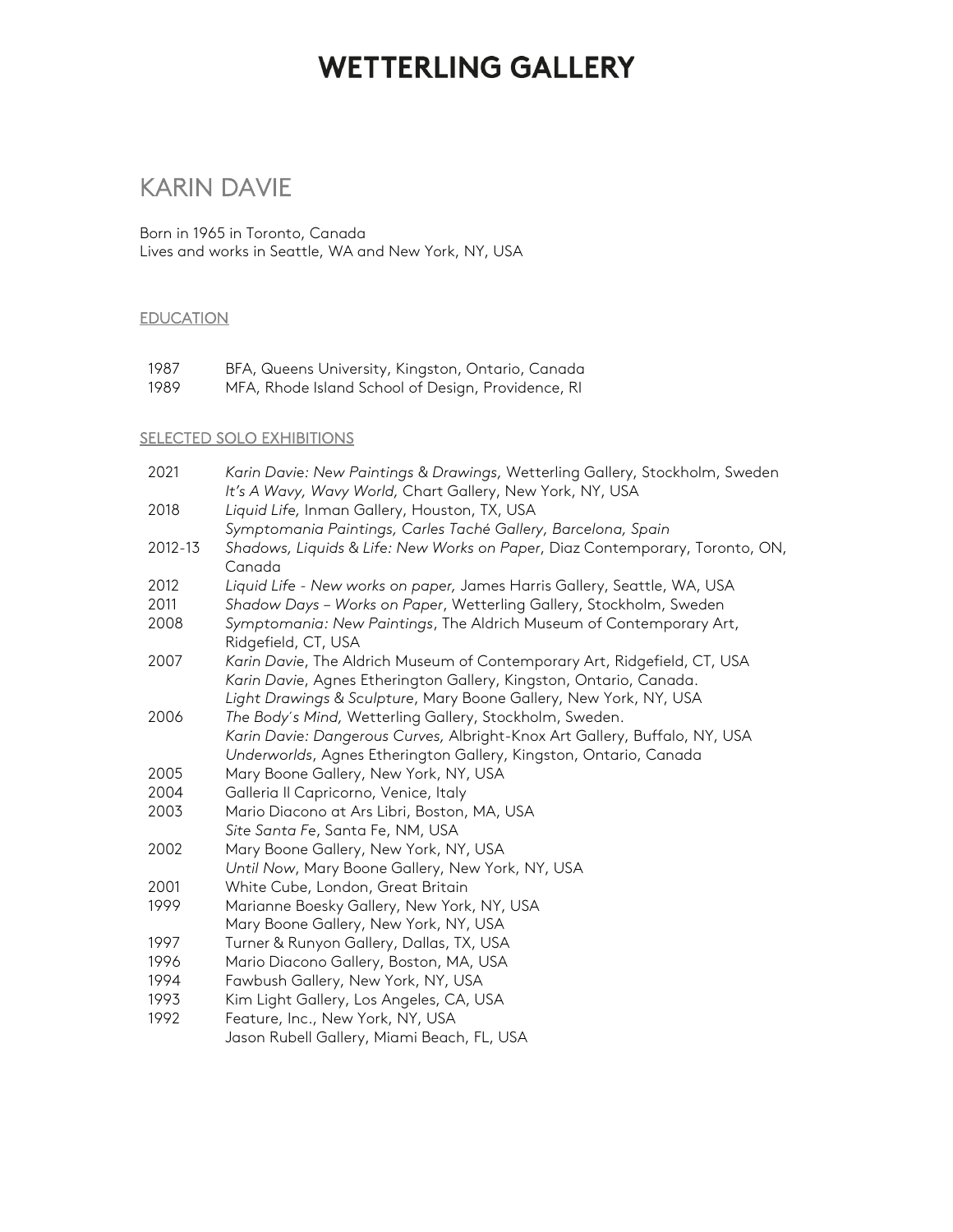### SELECTED GROUP EXHIBITIONS

| 2021         | The Last Truth of the New (working title), DeBoer Gallery, Los Angeles, CA<br>Judith Linhares: Artist as Curator, Sarasota Art Museum, Sarasota, FL<br>I Was Looking at the Black and White World (It Seemed So Exciting), Ashes/ Ashes |
|--------------|-----------------------------------------------------------------------------------------------------------------------------------------------------------------------------------------------------------------------------------------|
|              | Gallery, New York, NY, USA. Curated by Michael St. John                                                                                                                                                                                 |
| 2020         | Photosynthesis, Wetterling Gallery, Stockholm, Sweden                                                                                                                                                                                   |
| 2018         | Twentyfourseven, 40 <sup>th</sup> anniversary exhibition, Wetterling Gallery, Stockholm,<br>Sweden                                                                                                                                      |
| 2016-17      | No Man's Land: Women Artists from the Rubell Family_Collection, Rubell Family<br>Collection, Miami Florida                                                                                                                              |
| 2015-16      | Her Crowd: New Art by Women from Our Neighbors' Private Collections at the<br>Bruce Museum, Greenwich CT, USA                                                                                                                           |
| 2014         | Capture the Rapture, CB1 Gallery, Los Angeles CA. Curated by Rory Devine.<br>Contemporary Art from the Permanent Collection, Smithsonian American Art<br>Museum, Washington, DC.                                                        |
|              | Score, Tang Museum at Skidmore College, Saratoga Springs, NY. Curated by lan<br>Berry and David Lang.                                                                                                                                   |
| 2012         | Buzz, Nara Roesler Gallery, curated by Vik Muniz, Sao Paulo, Brazil                                                                                                                                                                     |
|              | Watch This Space: Contemporary Art from the AGO Collection, The Art Gallery of<br>Ontario, Canada                                                                                                                                       |
|              | Ancestral Modern: Australian Aboriginal Art from the Kaplan & Levi Collection. Art                                                                                                                                                      |
|              | From the Permanent Collection. Seattle Art Museum, Seattle WA                                                                                                                                                                           |
|              | New Abstraction from the Pacific Northwest (working title), curated by Elizabeth<br>Leach, US Bank's new Ascent program, Seattle WA                                                                                                     |
|              | The Indiscipline of Painting, Mead Gallery, University of Warwick, UK                                                                                                                                                                   |
| 2011         | The Indiscipline of Painting, Tate St. Ives International and Contemporary Art,<br>Cornwall, UK                                                                                                                                         |
|              | Art First: From the Collection of The Museum Art Center Buenos Aires. Sculptor                                                                                                                                                          |
| 2010         | Pablo Atchugarry's Foundation in Punta del Este, Uruguay<br>Love in Vein: Editions Fawbush Projects & Artists 2005 - 2010, Gering & Lopez                                                                                               |
|              | Gallery, New York, NY.                                                                                                                                                                                                                  |
|              | Between Picture and Viewer: The Image in Contemporary Painting, Visual Arts<br>Gallery, School Of Visual Arts, New York.                                                                                                                |
|              | Curated by Tom Huhn and Isabel Taube                                                                                                                                                                                                    |
|              | Gallery Artists, Wetterling Gallery, Stockholm, Sweden                                                                                                                                                                                  |
| 2008         | From the Permanent Collection, Art Gallery of Ontario, Ontario, Canada<br>Group Show, Parisian Laundry, Montreal                                                                                                                        |
|              | 2041, From the Erich Marx Collection, Artnews Projects, Berlin, Germany<br>Paragons: New Abstraction from the Albright -Knox Art Gallery, Dorothy McCarthy<br>Gallery, University of Toronto Scarborough, Ontario                       |
|              | The 30 <sup>th</sup> Anniversary, PART II, Wetterling Gallery, Stockholm                                                                                                                                                                |
|              | REMIX: Recent Acquisitions Works on Paper - Albright-Knox Art Gallery, Buffalo, NY<br>2041 - Artnews Projects, Berlin                                                                                                                   |
|              | New Century New Painting: Recent Acquisitions from the Martin Z. Margulies<br>Collection - Bob Rauschenberg Gallery, Ft. Myers, FL                                                                                                      |
| 2006<br>2005 | Abstraction, Diaz Contemporary Gallery, Toronto, Ontario, Canada<br>Extreme Abstraction, Albright-Knox Art Gallery, Buffalo, NY.                                                                                                        |
|              | Big Band, Galerie Les Filles du Calvaire, Brussels, Belgium and Galerie Les Filles du                                                                                                                                                   |
|              | Calvaire, Paris, France.<br>View Eight: A Few Domestic Objects Interrogate a Few Works of Art, Mary Boone<br>Gallery, New York, NY                                                                                                      |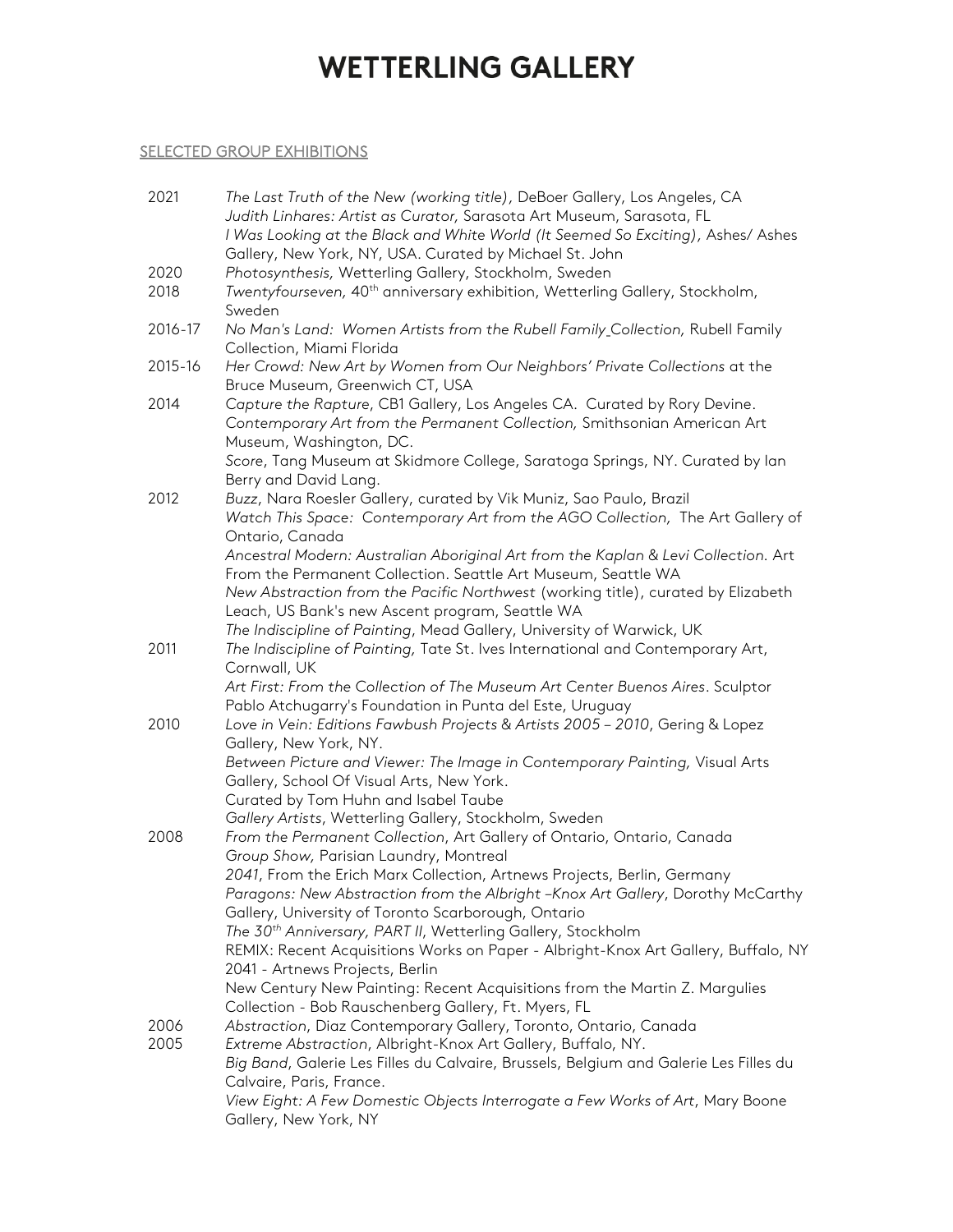| 2004         | Recent Acquisitions, Albright-Knox Art Gallery, Buffalo, NY.<br>Art on Paper 2004, Weatherspoon Art Museum, Greensboro, NC.<br>Crosscurrents at Century's End: Selections from the Neuberger Berman Art<br>Collection, Chicago Cultural Center, IL                                                                                                                                             |
|--------------|------------------------------------------------------------------------------------------------------------------------------------------------------------------------------------------------------------------------------------------------------------------------------------------------------------------------------------------------------------------------------------------------|
| 2003         | OnLine, Feigen Contemporary, New York, NY<br>Wetterling Gallery 1978-2003. 25 -årsutställning, Wetterling Gallery, Stockholm                                                                                                                                                                                                                                                                   |
| 2002         | Art Downtown: New York Painting and Sculpture, 48 Wall Street, New York, NY                                                                                                                                                                                                                                                                                                                    |
| 2001         | Against the Wall: Painting Against the Grid, Surface, Frame, Institute of<br>Contemporary Art, Philadelphia, PA.<br>Hypermental, Hamburger Kunsthalle, Hamburg, Germany                                                                                                                                                                                                                        |
| 2000         | 7 Young American Artists, Wetterling Gallery, Stockholm, Sweden.<br>Post-Pop, Susquehanna Art Museum, Harrisburg, PA.<br>New Work: Abstraction, Hosfelt Gallery, San Francisco, CA.<br>Hypermental, Kunsthaus Zürich, Zurich, Switzerland.<br>Emotional Rescue: The Contemporary Art Project Collection, Center on<br>Contemporary Art, Seattle, WA.<br>Marianne Boesky Gallery, New York, NY. |
|              | Post-Hypnotic, Chicago Cultural Center, Chicago, IL.<br>Post-Hypnotic, Atlanta College of Art Gallery, Atlanta, GA                                                                                                                                                                                                                                                                             |
| 1999         | Post-Hypnotic, The Contemporary Arts Center, Cincinnati, OH. Post-Hypnotic,<br>University Galleries, Illinois State University, Normal, IL, curated by Barry<br>Blinderman.                                                                                                                                                                                                                    |
|              | Ultra Buzz: Karin Davie, Peter Hopkins, Tom Moody, James Siena, Fred Tomaselli,<br>Gallery of Art, Johnson County Community College, Overland Park, KN.<br>At Century's End: The John P. Morrissey Collection of Nineties' Art, Museum of<br>Contemporary Art, Lake Worth, FL.<br>American Academy Invitational Exhibition of Painting & Sculpture, The American                               |
|              | Academy of Arts and Letters, New York, NY.<br>Girls' School, Brenau University, Gainesville, GA, curated by Catherine Morris and<br>Maureen Mahoney                                                                                                                                                                                                                                            |
| 1998         | Sassy Nuggets, Andrew Kreps Gallery, New York, NY.<br>Group Show, Teachers Insurance and Annuity Associations, New York, NY.<br>Projects 63: Karin Davie, Udomsak Krisanamis, Bruce Pearson, Fred Tomaselli, The<br>Museum of Modern Art, New York, NY                                                                                                                                         |
| 1997         | After the Fall: Aspects of Abstract Painting Since 1970, Newhouse Center for<br>Contemporary Art, Snug Harbor Cultural Center, Staten Island, NY.<br>New York/ North York, Gallery of North York, North York, Canada.                                                                                                                                                                          |
| 1996         | Works on Paper, Curt Marcus Gallery, New York, NY.<br>Landscape Reclaimed, The Aldrich Museum of Contemporary Art, Ridgefield, CT<br>Painting in an Expanding Field, Usdan Gallery, Bennington College, Bennington, VT.<br>Individuals on Paper, Devon Golden Fine Art Gallery, New York,<br>NΥ                                                                                                |
| 1995<br>1994 | Gallery Artists, Fawbush Gallery, New York, NY<br>New York on Paper, Jim Schmidt Fine Art, St. Louis, MO.<br>Gallery Artists, Fawbush Gallery, New York, NY.<br>Abstraction Tradition of Collecting in Miami, Center for the Fine Arts, Miami, FL.<br>Hunk, Jose Freire Fine Art, New York, NY.<br>Promising Suspects, The Aldrich Museum of Contemporary Art, Ridgefield, CT.                 |
| 1993         | Again, N.A.M.E. Gallery, Chicago, IL<br>Jacqueline Humphries, Jessica Stockholder, Karin Davie, John Good Gallery, New<br>York, NY                                                                                                                                                                                                                                                             |
| 1992         | The Radio Show: Unrealized Projects, Artists Space, New York, NY.<br>Off Balance, Jason Rubell Gallery, Palm Beach, FL.                                                                                                                                                                                                                                                                        |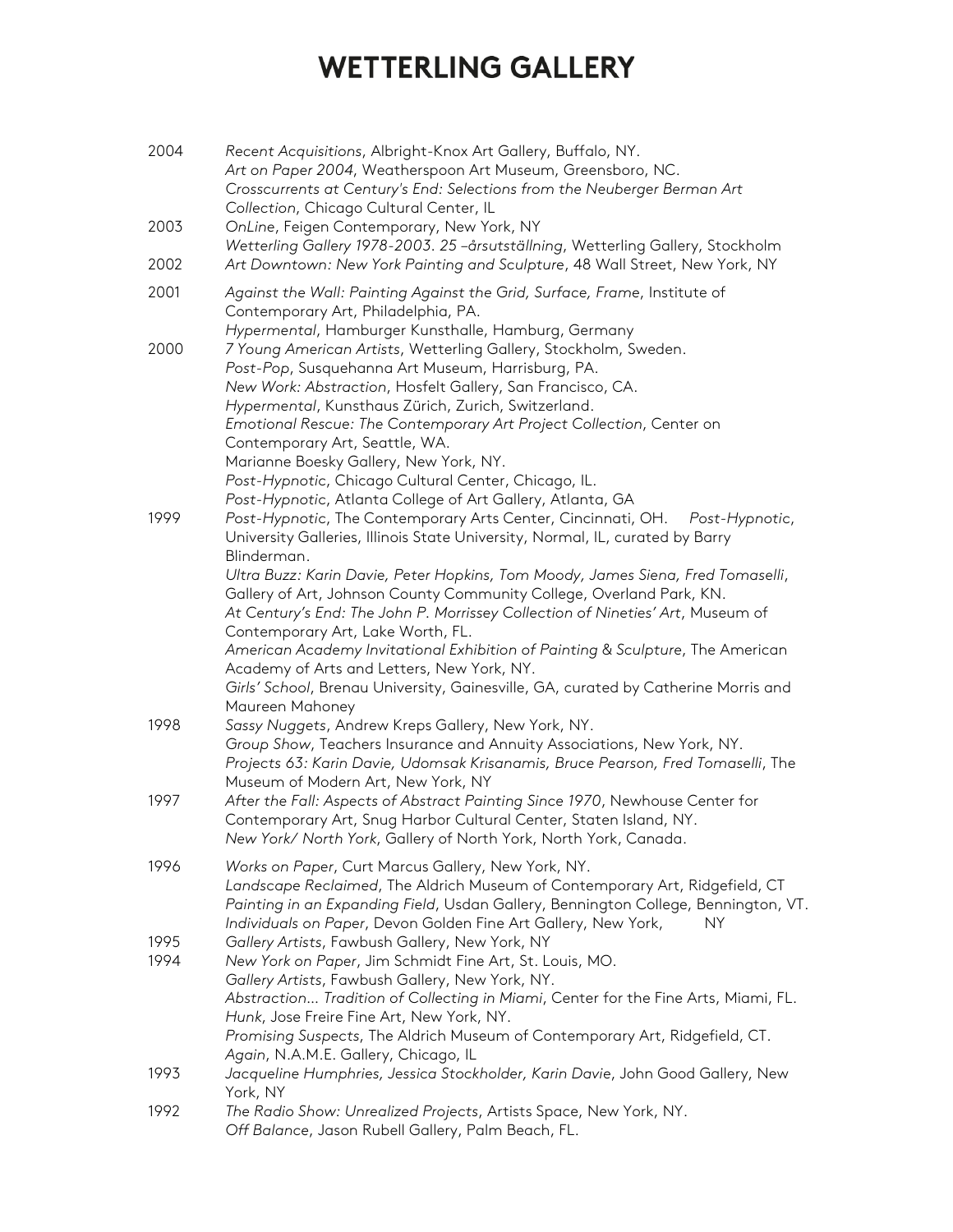*Collector's Choice of Emerging Artists*, Vered Gallery, East Hampton, NY. *Summer Invitational*, Blum Helman Warehouse, New York, NY. *Abstraction*, Amy Lipton Gallery, New York, NY. *Ageometry*, Michael Klein, Inc., New York, NY.

1991 *In Full Effect*, White Columns, New York, NY. *Ornament*, John Post Lee, New York, NY.

#### AWARDS/SCHOLARSHIPS

- 2015 John Simon Guggenheim Foundation Fellowship Award
- 1999 Pollock-Krasner Award
- 1999 American Academy of Arts & Letters Award
- 1998 Elizabeth Foundation Grant
- 1995 Canada Council for the Arts Grant
- 1992 Canada Council for the Arts Grant
- 1991 Pollock-Krasner Award

#### SELECTED BIBLIOGRAPHY

#### Books, brochures and catalogues

Blinderman, Barry: "Post-Hypnotic", Illinois State University, Normal, IL, 1999.

Coetzee, Mark: "Not Afraid: Rubell Family Collection", Phaidon Press, London, 2004.

Curiger, Bice: "Hypermental", Kunsthaus Zürich, Zurich, Switzerland, 2001.

Danoff, I. Michael: "Crosscurrents At Century's End: Selections From The Neuberger Berman Art Collection", University of Washington Press, Seattle, WA, 2004.

Forde, J.A.: "Unframed: Artists Respond To Aids", Powerhouse Books, New York, 2002.

Gillick, Liam: "White Cube: 44 Duke Street, St. James's London", Steidl, London, 2002.

Niklas, Bob: "Painting Abstraction: New Elements In Abstract Painting", Phaidon Press, 2009.

Princenthal, Nancy: "Landscape Reclaimed", The Aldrich Museum of Contemporary Art, Ridgefield, CT, 1996.

Richer, Francesca / Rosenzweig, Matthew / Acconci, Vito (ed.): "No 1: first Works by 362 Artists", DAP, New York, NY, p.107.

Rosenberg, Barry: "Promising Suspects", The Aldrich Museum of Contemporary Art, Ridgefield, CT, 1994.

Schneider, Claire: "Extreme Abstraction", Albright-Knox Art Gallery, Buffalo, New York, 2005.

Schwabsky: "Karin Davie: Odalisques", Kim Light Gallery, Los Angeles, 1993.

Schwendener, Martha: "Karin Davie", Mary Boone Gallery, New York, 2005.

Shea, Patricia: "Picasso To Pop: The Richard Weisman Collection", Atelier Press, New York, 2002.

Tone, Lilian/ Anne Umland: "Projects 63", The Museum of Modern Art, New York, 1998.

Wei, Lily: "After The Fall: Aspects Of Abstract Painting Since 1970/ Volume 1", Newhouse Center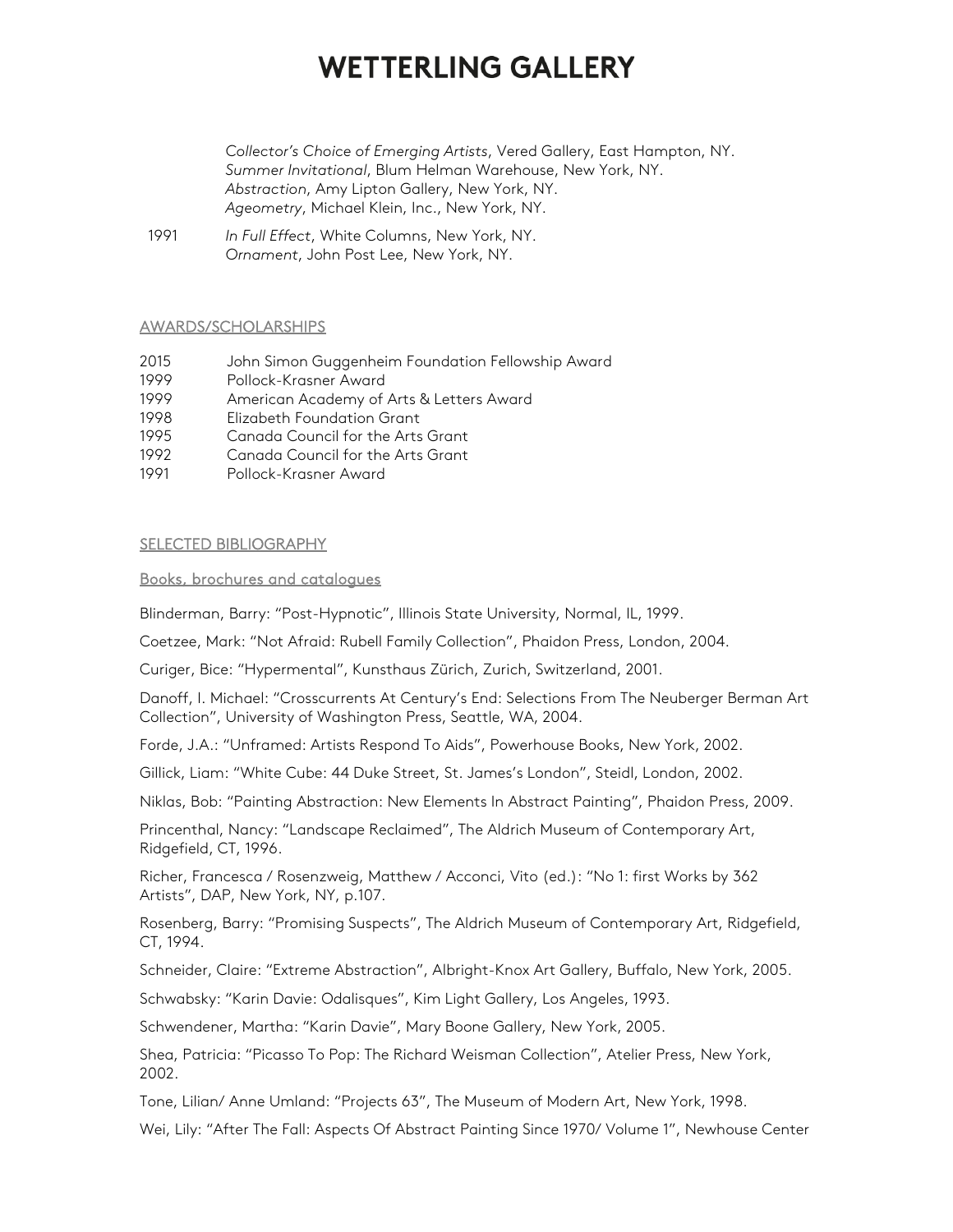for Contemporary Art, Snug Harbor Cultural Center, Staten Island, New York, 1997.

Young, Tara Reddy: "SAM Collects: Contemporary Art Project", Seattle Art Museum, Seattle, 2002, p. 26-27.

#### Articles

John Bentley Mays: "From a different place", Fall 2006, p. 110-115.

Adams, Brooks: "The New Wavy", *Interview*, March 1999, p.146–149, p.174.

Amy, Michael: "Karin Davie at Mary Boone", *Art in America*, April 2003, p.143.

"The Artist's Artists: Karin Davie", *Artforum*, December 2004, p.85.

"The Artist's Way", *O Magazine*, November 2001, p.224–231.

Baird, Daniel: "Subjective Abstractionists: The Painting of Karin Davie and Louise Belcourt", *Border Crossings*, Volume 24, Number 3, Issue No. 95, August 2005, Cover, p.38–49.

Baker, R.C.: "Galleries/ Pick: Karin Davie", *Village Voice*, May 25, 2005, p.75.

Bentley- Mays, John. "Karin Davie: From A Different Place. Abstraction After Feminism" *Canadian Art*, Volume 23 no 3, pp.110-115 & cover.

Braff, Phyllis: "Seven Artists with Bright Futures", *New York Times*, September 13, 1992.

Brak, Yvette: "Sassy Nuggets", *Time Out New York*, July 23, 1998.

Buck, Louisa: "Louisa Buck's Choice of London Contemporary Galleries", *Art Newspaper*, February 2001, p.63.

Clarkson, David: "Karin Davie at Jason Rubell", *Flash Art*, March 1993.

Cohen, David: "Gallery-Going: Karin Davie", *New York Sun*, May 5, 2005, p.20.

Collins, Tom: "Art And The Machine", *Albuquerque Journal North/ Venue North*, June 13, 2003, p.6.

Coubetergues, Philippe: "Big Band", *Paris-Art.Com*, May 2005.

Dault, Michael Gary: "A Feast for the Sensuous*",The Globe and Mail, Visual Arts review*, August 26, 2006, p.R15.

De Cruz, Gemma: "Profile: Karin Davie", *Art Review*, February 2001, p.47.

Eggen, P.S.: "A Shared Passion: The Nerman Museum of Contemporary Art", *KC Luxury Living and Home Design*, March 2005, p.120–123.

Gardner, James: "Art Attack: Karin Davie", *New York Post*, May 28, 2005, p.27.

Goddard, Peter: "A Group Show that's Worth the Fuss", *Toronto Star*, Saturday, August 19, 2006, p.H13.

Golden, Deven: "Notes on... Karin Davie", *Artcritical.Com*, September 2003.

Gomez, Edward M.: "Where Pluralism Rules", *Art & Antiques*, December 1999, p.64–71.

Hoban, Phoebe: "The Mod Squad", *New York Magazine*, January 11, 1999, p.30–37.

Johnson, Ken: "Karin Davie", *New York Times*, sec E33, November 22, 2002.

Johnson, Ken: "View Eight", *New York Times*, sec E37, January 21, 2005.

Kamholz, Roger: "Karin Davie", *Brooklyn Rail*, June 2005, p.21.